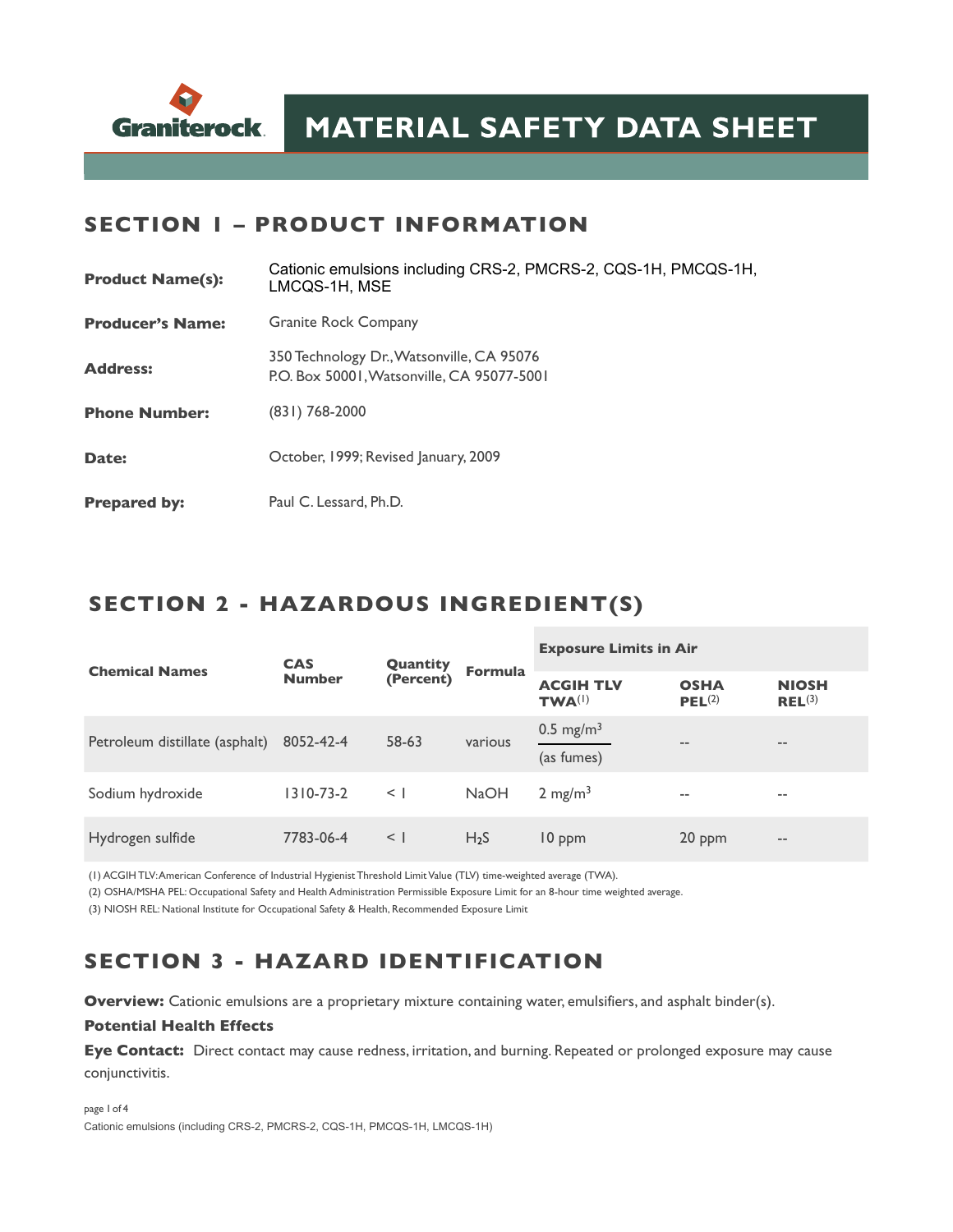

**Skin Contact:** Direct contact with asphalt dust may also cause skin irritation. Long term exposure may lead to irritation, dermatitis, and acne-like lesions.

**Ingestion:** May cause nausea, gastrointestinal irritation and vomiting.

**Inhalation:** Fumes may irritate the nose, throat, and respiratory tract. Coughing, sneezing, chest pain, shortness of breath, inflammation of mucous membrane, and flu-like fever may occur following exposures in excess of appropriate exposure limits. If hydrogen sulfide is present at high concentrations, exposure may cause convulsions, coma, and death.

## **SECTION 4 – FIRST-AID MEASURES**

**Eye contact:** Immediately flush with plenty of water for at least 15 minutes. GET IMMEDIATE MEDICAL ATTENTION. **Skin contact:** Immediately WASH WITH SOAP AND LARGE AMOUNTS OF WATER for at least 15 minutes. Clean skin with waterless hand cleaner. Seek medical aid if irritation persists or develops.

**Inhalation:** Remove from exposure. Seek medical aid if respiratory difficulty persists or develops.

**Swallowed:** SEEK MEDICAL AID. Do not induce vomiting.

### **SECTION 5 - FIRE AND EXPLOSION**

#### **Flash point:** >450°F

**Extinguishing media:** Agents approved for Class B fires (e.g., CO<sub>2</sub>, dry chemical, or foam, water fog).

**Special Fire Fighting Procedures:** Use NIOSH/MSHA approved SCBA and full protective equipment.

**Unusual Fire/Explosion Hazard:** If hydrogen sulfide is present in sufficient quantities, flammable limits can increase to 4-45% by volume and pyrophoric iron compounds can be formed. In this case, use self-contained breathing apparatus (SCBA) in the pressure demand mode.

## **SECTION 6 – ACCIDENTAL RELEASE MEASURES**

**Spill Response Procedures:** Remove all heat and ignition sources and increase ventilation. Use water vapor to reduce airborne vapors. For small spills, use sand or absorbent to capture. Place in sealed containers for disposal.

**Preparing Waste for Disposal:** Disposal must be in accordance with applicable federal, state, and local regulations. Enclosed-controlled incineration recommended, depending on jurisdiction.

### **SECTION 7 – HANDLING AND STORAGE**

**Respiratory Protection:** None needed at ambient temperatures. If present in high vapors concentrations or TLV is exceeded, use NIOSH/MSHA approved supplied-air respirator.

**Eye Protection:** Safety glasses with side shields should be worn at all times.

**Gloves:** Nitrobutyl rubber or neoprene.

**Other Clothing: Long sleeves.** 

**Work Practices:** Do not smoke.

**Hygiene Practices:** Wash exposed skin with soap and water.

page 2of 4

Cationic emulsions (including CRS-2, PMCRS-2, CQS-1H, PMCQS-1H, LMCQS-1H)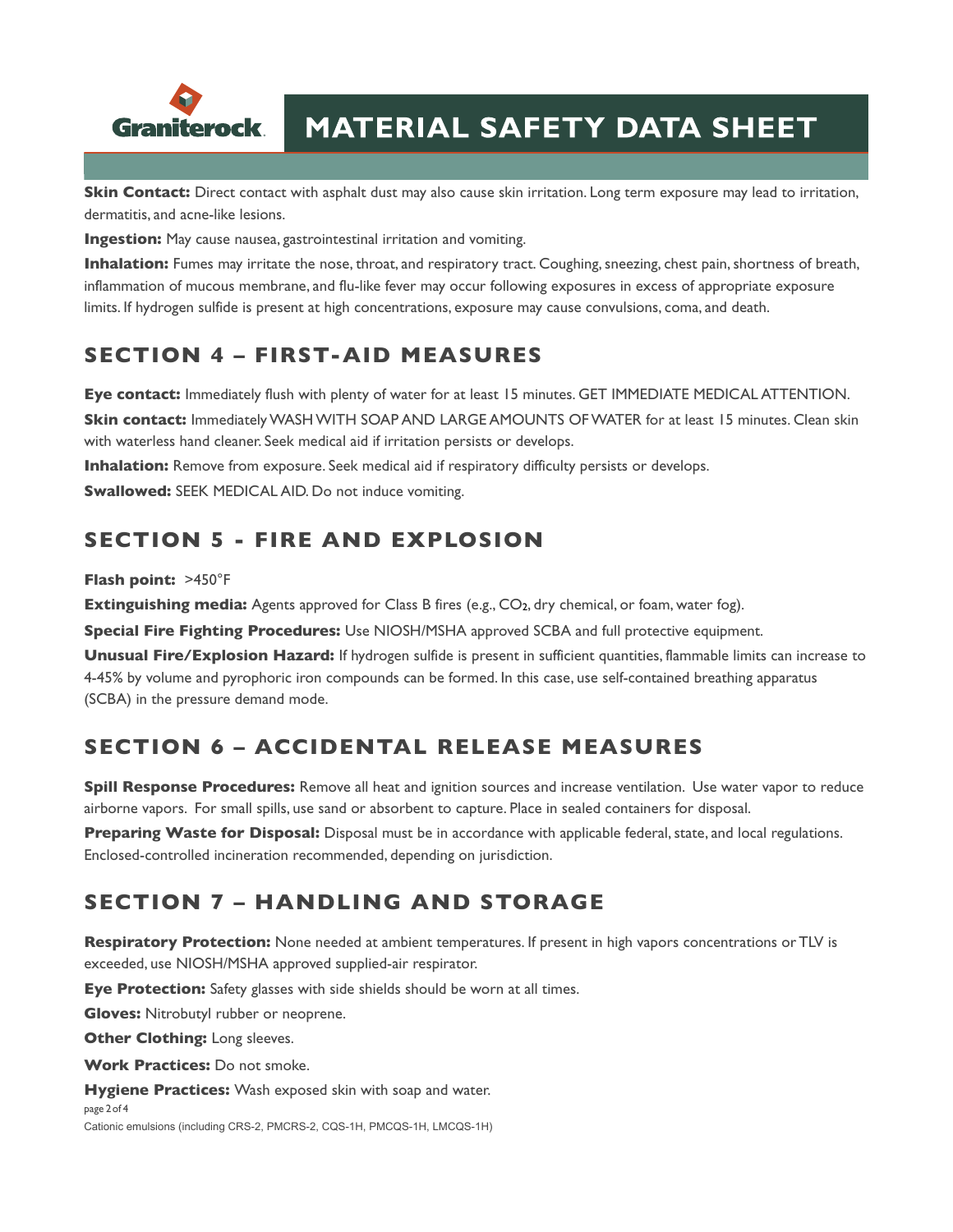

**Other Handling Requirements:** No special measures required.

**Protective Measures During Maintenance of Contaminated Equipment:** No special measures required. **Storage:** Keep adequate ventilation in outside storage. Hydrogen sulfide gas may accumulate in storage tanks and bulk transport compartments containing asphalts.

### **SECTION 8 – EXPOSURE CONTROL/ PERSONAL PROTECTION**

**Eye Protection:** Use a full-face shield and chemical safety goggles if handling heated material. If product is at ambient temperature, safety glasses with side shields are recommended. Keep an eye wash station in the work area if possible. **Hand Protection:** When handling hot materials, wear long cuffed leather or heat-resistant gloves. If product is at ambient temperature, use chemical resistant or heavy nitrile rubber gloves.

**Ventilation:** Use exhaust system if using indoors or in confined space.

**Respiratory:** If outside and there is good ventilation, no respirator is necessary. If exposure is high or individual is sensitive, wear a NIOSH-approved, air-purifying filter suitable for dusts, fumes and mists.

#### **SECTION 9 - PHYSICAL PROPERTIES**

| Vapor density (air=1):      | N/A                             | <b>Melting point:</b>    | N/A           |
|-----------------------------|---------------------------------|--------------------------|---------------|
| <b>Specific gravity:</b>    | $1.0 - 1.04$                    | <b>Boiling point:</b>    | Approx. 100°C |
| <b>Solubility in water:</b> | unknown                         | <b>Evaporation rate:</b> | Negligible    |
| Vapor pressure:             | < 0.1                           |                          |               |
| <b>Appearance and odor:</b> | Brown liquid, detergent<br>odor |                          |               |

#### **SECTION 10 – ECOLOGICAL INFORMATION**

This product is water soluble and will readily disperse in marine environments. As it mixes with water the insoluble hydrocarbons in this material will separate and float on the water. In sufficient quantity, the hydrocarbons can coat aquatic life and waterfowl which may cause injury or death. This product is expected to have a slow rate of biodegradation, but not expected to bioaccumulate through food chains.

## **SECTION 11 - STABILITY AND REACTIVITY**

**Reactivity:** Material is stable and will not polymerize. May react with strong oxidizing agents such as chlorates, nitrates and peroxides. At room temperature, hydrogen sulfide may be given off.

page 3of 4 Cationic emulsions (including CRS-2, PMCRS-2, CQS-1H, PMCQS-1H, LMCQS-1H)